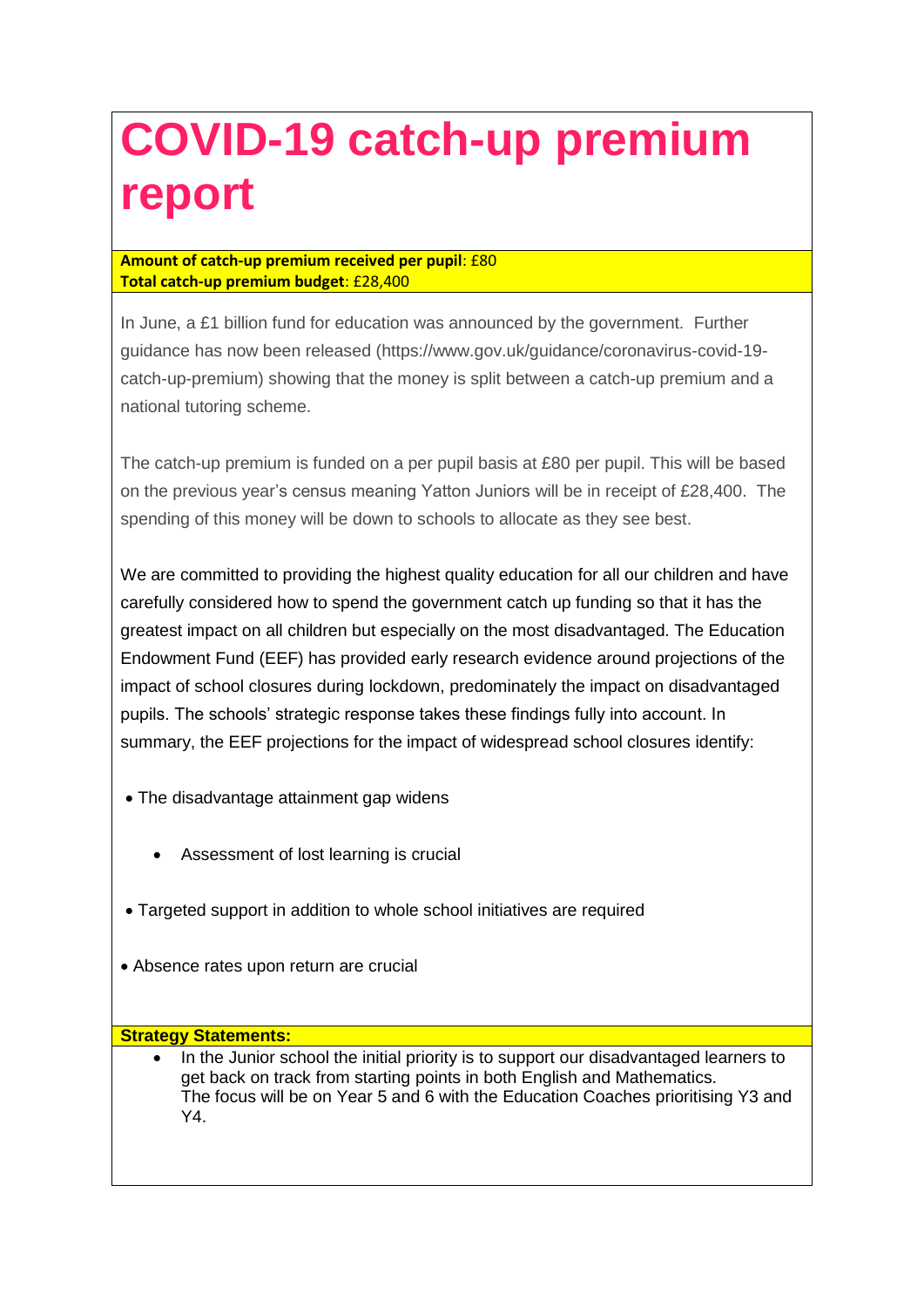| The overall aims of our catch-up premium strategy is: |                                                                                                                                                                                                                                                                                                                                                                                                |  |  |  |
|-------------------------------------------------------|------------------------------------------------------------------------------------------------------------------------------------------------------------------------------------------------------------------------------------------------------------------------------------------------------------------------------------------------------------------------------------------------|--|--|--|
|                                                       | $\checkmark$ To reduce the attainment gap between our disadvantaged pupils and<br>their peers                                                                                                                                                                                                                                                                                                  |  |  |  |
|                                                       | $\checkmark$ To raise the attainment of all pupils to close the gap created by COVID-<br><b>19 school closures</b>                                                                                                                                                                                                                                                                             |  |  |  |
|                                                       |                                                                                                                                                                                                                                                                                                                                                                                                |  |  |  |
|                                                       | <b>Catch- Up at Yatton Juniors For All Children</b><br>Working through well sequenced, purposeful learning schemes. For example,                                                                                                                                                                                                                                                               |  |  |  |
|                                                       | our school-created writing schemes were adapted to focus on missed objectives<br>and consolidate the basics. In maths, we used the White Rose Maths Scheme as<br>our spine of learning and the DFE Ready to Progress document after March 2021.                                                                                                                                                |  |  |  |
| $\bullet$                                             | <b>Focus on consolidation of basic skills.</b> The core skills which enable successful<br>learning required increased curriculum time across all year groups. These include:<br>handwriting, spelling of high frequency words, basic sentence punctuation, times<br>tables recall, basic addition & subtraction fact recall (White Rose - Flash Back 4)<br>and reading skills relevant to age. |  |  |  |
| $\bullet$                                             | Ensure that all children have a broad and balanced curriculum by being<br>creative with the timetable so that 'Catch- Up' happens but does not stop the<br>importance of the wider curriculum for example some subject areas may be taught<br>as blocked days rather than weekly lessons.                                                                                                      |  |  |  |
| $\bullet$                                             | Particular focus on early reading and phonics in Y3 and Y4. This is always a<br>focus in the school and will continue to be so in order to develop children's reading<br>ability and vocabulary.                                                                                                                                                                                               |  |  |  |
| $\bullet$                                             | Assessment of learning and of basic skills to identify major gaps. Teachers<br>will work to identify gaps in learning and adapt teaching accordingly.                                                                                                                                                                                                                                          |  |  |  |
| $\bullet$                                             | Time spent on mental health, wellbeing and social skills development. This<br>was at the core of all catch up work as many children will have not been in formal<br>school setting for a number of months                                                                                                                                                                                      |  |  |  |
|                                                       | <b>Catch-Up at Yatton Juniors For Some Children</b>                                                                                                                                                                                                                                                                                                                                            |  |  |  |
| $\bullet$                                             | Additional support and focus on English and Maths Supported by additional<br>staffing from the Catch up premium - dependent on need as identified through<br>ongoing assessment and our Pupil Progress Meetings. (January and March 2021)                                                                                                                                                      |  |  |  |
|                                                       | This will be provided by a 0.88FTE teacher who will work with Year 5 and Year 6<br>supporting disadvantaged children in class and specific intervention groups for<br>disadvantaged children and those who need specific help. (March - July 2021)                                                                                                                                             |  |  |  |
|                                                       | In class the children were supported in the class lesson in both English and Maths<br>so that they kept pace with their peers. Following this they had targeted<br>interventions. The funding was also used for children who were not disadvantaged<br>but had, through our assessments shown that they required something more to get<br>them back on track.                                  |  |  |  |
|                                                       | A class timetable looked like this:                                                                                                                                                                                                                                                                                                                                                            |  |  |  |

٦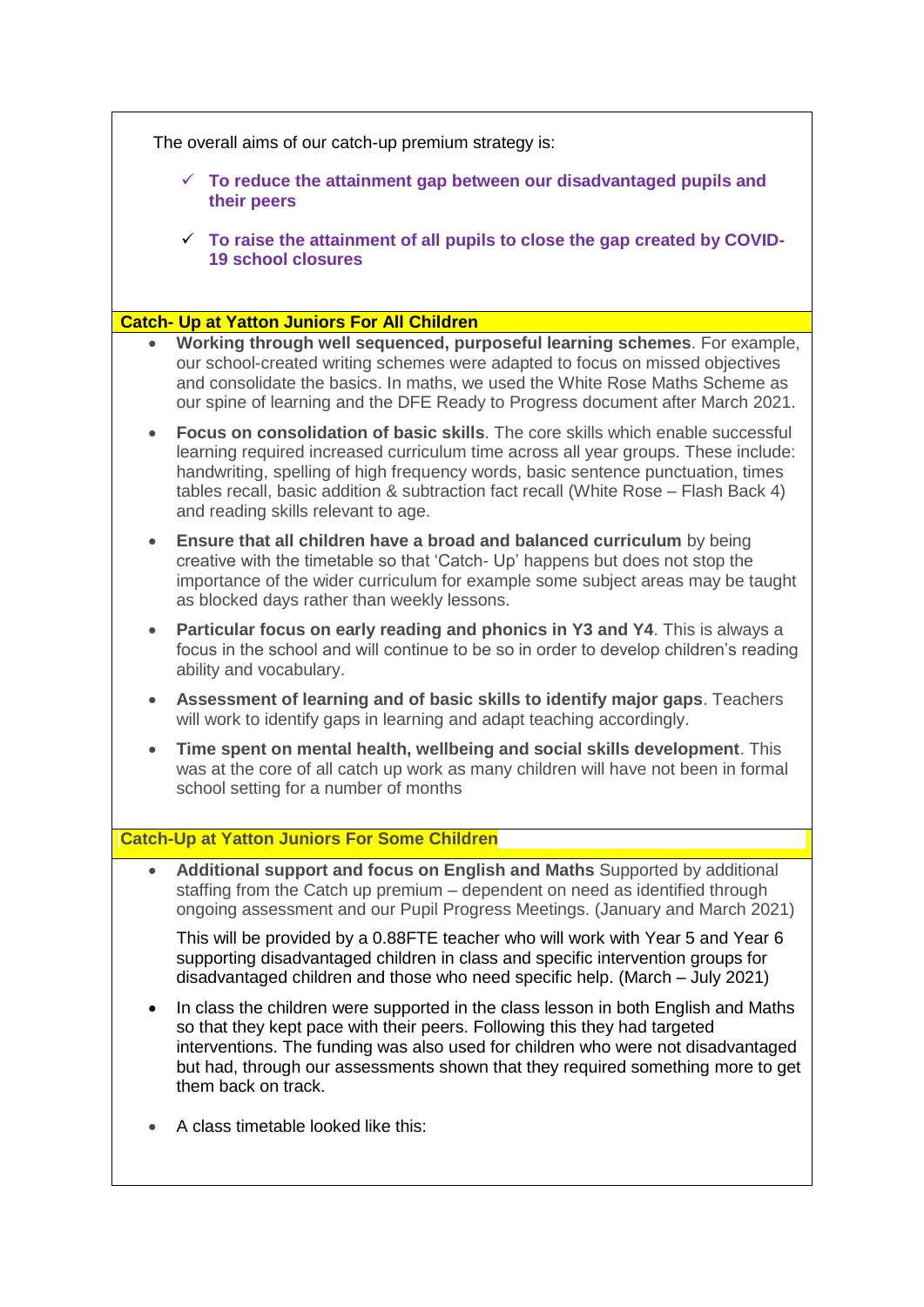#### Class 11 WB 19/4/21 T - Catch-Up Teacher

|           |           | 00/900/930                     |                                                                                              | 10 20                                                | 11.30<br>II.I<br>ō |                                                                                                    | 12.20        |                                                                              | 12.50 | 13.50                                  | 阵30                                                                 |
|-----------|-----------|--------------------------------|----------------------------------------------------------------------------------------------|------------------------------------------------------|--------------------|----------------------------------------------------------------------------------------------------|--------------|------------------------------------------------------------------------------|-------|----------------------------------------|---------------------------------------------------------------------|
|           | Monda     |                                |                                                                                              |                                                      |                    |                                                                                                    |              |                                                                              |       |                                        |                                                                     |
|           | Tuesday   |                                | Maths - support in class /<br>take groups<br>T-GD Math: 910-940-7<br>zbildren                | T English intervention - 7<br>children<br>Ward closs |                    | PeG-<br>T - Stay in class and<br>support/take children out to<br>work on expanded noun<br>phreses. |              | LO - using a protractor.<br>Children who struggled with<br>Monday's activity |       | ¥.<br>LA Maths skills -<br>- see below | Focus Maths group LO<br>17 children                                 |
| <b>VO</b> | Nednesday | Early Work<br>$\ddot{}$<br>Req | Maths - support in class /<br>take groups<br>LA Maths group - drawing<br>$nets = 5$ children | RE                                                   | <b>Break</b>       | Marks Skills<br>10 - Adding fractions                                                              | take groups  | English - support in class /<br>Guided write-7 children                      | Lunch |                                        | Focus Maths group LO<br><b>Trichidren</b><br>Flashback <sup>4</sup> |
|           | Thursday  |                                | Maths - support in class /<br>take groups<br>T-GD Maths group - 8<br>dildren.                | T English intervention -<br>Pre teach / catch ap     |                    | English - support in class /<br>take groups                                                        | Meths Shills | 10 - Subtracting fractions                                                   |       | LA Maths skills<br>- see below<br>ت    | GD maths groups -<br>7 distance<br>Nyich investigation              |
| 12        | Friday    |                                | English - support in class /<br>take groups                                                  | PE                                                   |                    | English - support in class /<br>take groups:                                                       |              | 10 - selding and<br>subtracting fractions                                    |       |                                        | 1:1 disadvantaged looking at<br>this week's English.                |

 You can see from the timetable that time was spent on pre/post teaching, greater depth maths groups and assessment for learning strategies for 1:1 feedback in English on a Friday afternoon.

**Other Planned activities include:**

| All staff to read | To be aware of    | Clear and          | During staff meetings, PPA and PPMs    |
|-------------------|-------------------|--------------------|----------------------------------------|
| <b>EEF Tiered</b> | how quality first | evidenced based    | planning for quality first teaching,   |
| Approach to       | teaching          | documentation      | interventions and wider strategies are |
| Planning and DFE  | alongside         | supports staff     | fully discussed and impact noted.      |
| catch up          | targeted          | decision making    |                                        |
| guidance          | academic          | for this crucial   |                                        |
|                   | support and       | year. Approaches   |                                        |
|                   | wider strategies  | by the school will |                                        |
|                   | can support all   | be driven by our   |                                        |
|                   | pupils but        | detailed           |                                        |
|                   | especially the    | knowledge of the   |                                        |
|                   | most vulnerable   | children's current |                                        |
|                   |                   | attainment and     |                                        |
|                   |                   | will draw upon     |                                        |
|                   |                   | approaches that    |                                        |
|                   |                   | are evidence-      |                                        |
|                   |                   | based and          |                                        |
|                   |                   | proven to have a   |                                        |
|                   |                   | positive impact    |                                        |
|                   |                   | on closing gaps.   |                                        |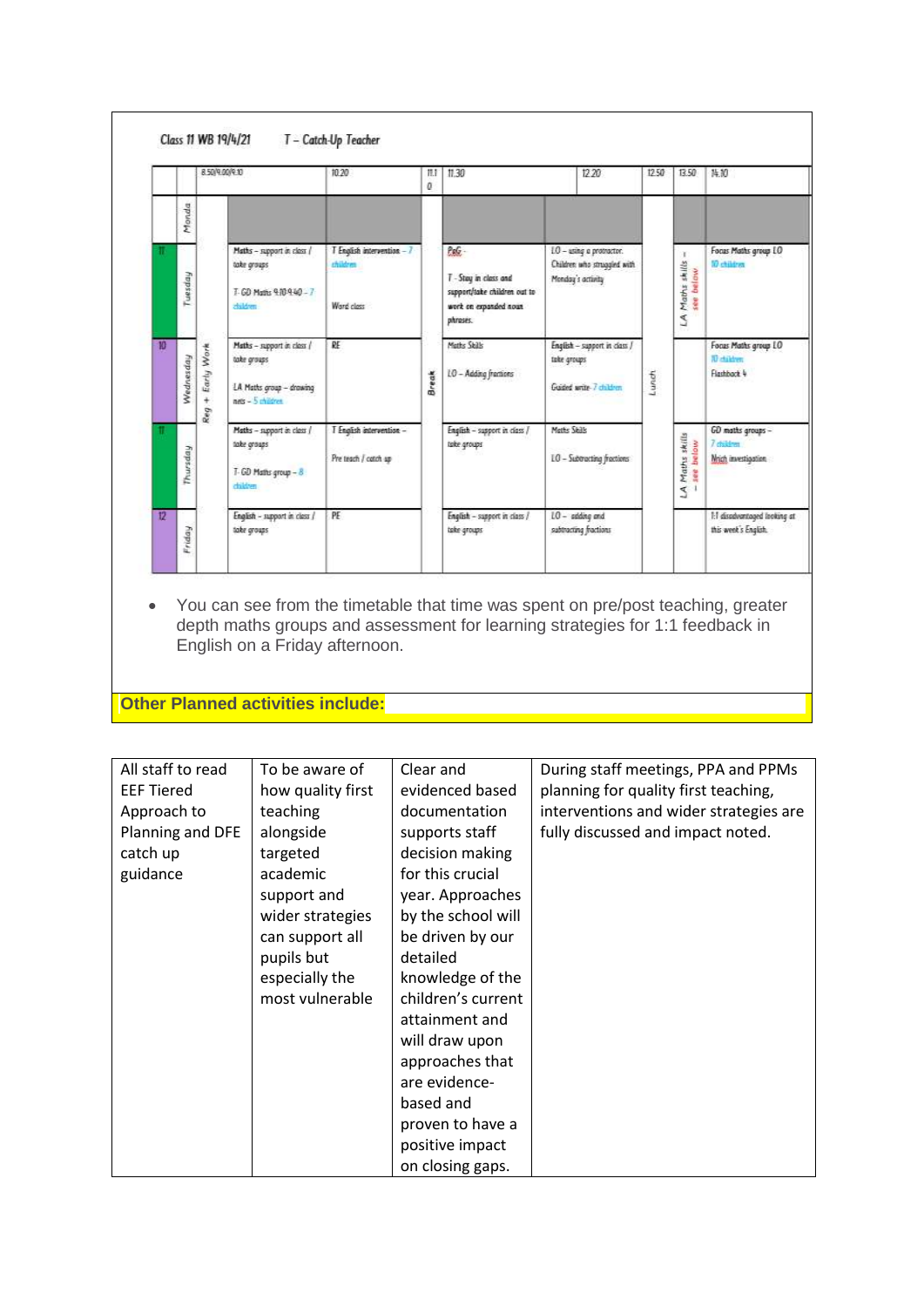| Use maths               | To clearly see the  | DfE document          | Evidence of progress within books and |
|-------------------------|---------------------|-----------------------|---------------------------------------|
| 'Ready to               | previous learning   | and support           | through pupil conferencing            |
| Progress' criteria      | for a new           | information from      |                                       |
|                         | concept so that     | <b>NCETM</b> provides |                                       |
|                         | staff can gap fill  | excellent support     |                                       |
|                         | before swiftly      | to see the            |                                       |
|                         | moving on to the    | progression           |                                       |
|                         | year group          | required for the      |                                       |
|                         | expectations        | children              |                                       |
| Develop Writing         | To clearly see the  | School document       | Evidence of progress within books and |
| 'Ready to               | previous learning   | to support to the     | through pupil conferencing            |
| progress' criteria      | for a new           | progression           |                                       |
|                         | concept so that     | required for the      |                                       |
|                         | staff can gap fill  | children matched      |                                       |
|                         | before swiftly      | also to Insight       |                                       |
|                         | moving on to the    | KPI's                 |                                       |
|                         | year group          |                       |                                       |
|                         | expectations        |                       |                                       |
| High quality            | <b>Enhanced CPD</b> | Mastery maths is      | Evidence of progress within books,    |
| maths mastery           | enables the staff   | effective at          | learning walks (when appropriate)     |
| training and            | to enhance their    | demonstrating         | and through pupil conferencing        |
| support for the         | teaching which      | small steps of        |                                       |
| staff via the           | will impact on all  | understanding         |                                       |
| Boolean Hub as          | children            | that provides the     |                                       |
| both schools are        |                     | children with a       |                                       |
| part of the             |                     | depth of              |                                       |
| <b>Teacher Research</b> |                     | understanding of      |                                       |
| Groups                  |                     | a concept             |                                       |
| Use of targeted         | Use of the          | Precision data        | QLA data can be seen to influence     |
| assessments eg          | assessment          | analysis enables      | planning. Evidence of progress within |
| White Rose tests        | programmes to       | teaching focus to     | books, learning walks (when           |
| to note specific        | support class       | be impactful          | appropriate) and through pupil        |
| gaps in learning        | teaching and        |                       | conferencing                          |
| for all as well as      | filling of whole    |                       |                                       |
| then planning for       | class gaps.         |                       |                                       |
| targeted                |                     |                       |                                       |
| Quality on-line         | To be able to       | It is clear that      | SLT will support the class bubble in  |
| provision if a          | move smoothly       | moving smoothly       | lockdown and may participate in the   |
| class bubble is in      | to on-line          | to an online          | teaching input or support feedback on |
| lockdown.               | teaching using a    | learning platform     | assignments. Parental feedback will   |
| Activities and          | mix of Oak          | can limit any         | be encouraged after each bubble       |
| work set so that        | Academy/White       | negative impact       | lockdown and a debrief of staff and   |
| children have           | Rose/School         | of lockdown. The      | children will enable the developments |
| meaningful and          | resources           | school has            | of protocols/procedures/Teams         |
| ambitious work          | alongside daily     | checked that all      | teaching for the benefit of the       |
| each day. Staff to      | teaching inputs     | students can          | children's learning.                  |
| be provided             | for English         | access on-line        |                                       |
| training to             | (including          | learning and has      |                                       |
| support their use       | phonics) and        | Chromebooks           |                                       |
| of Teams. Teams         | Maths via Teams.    | available             |                                       |
| lead to attend          | To ensure that      | alongside             |                                       |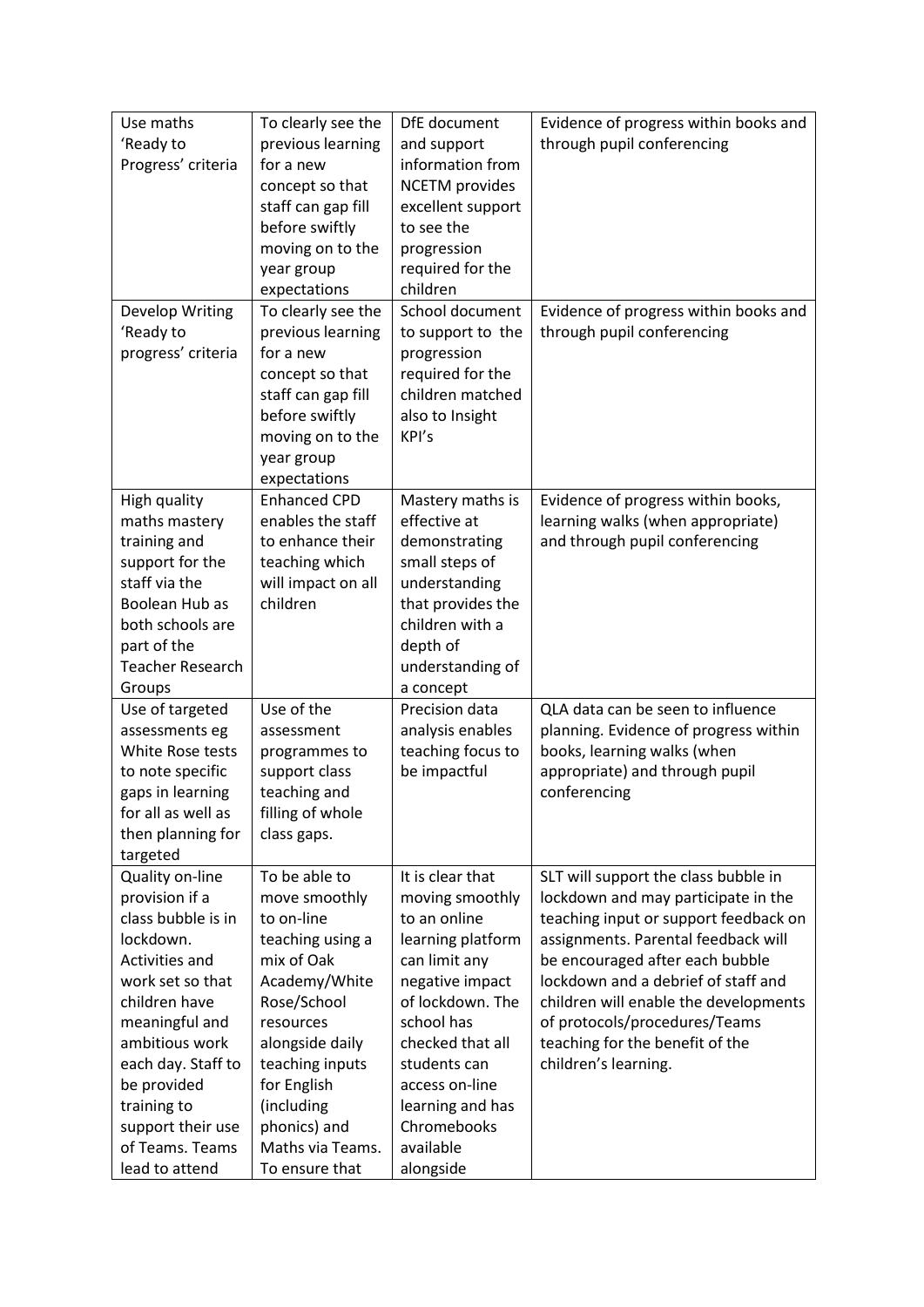| LSP monthly     | 1:1 reading and  | Internet dongles  |  |
|-----------------|------------------|-------------------|--|
| network to      | catch up         | to be shared with |  |
| ensure the      | programmes can   | children in the   |  |
| school can      | continue via     | eventuality of a  |  |
| provide high    | Teams to enable  | bubble closure.   |  |
| quality on-line | all children to  |                   |  |
| provision.      | maintain good    |                   |  |
|                 | progress.        |                   |  |
|                 | Feedback via     |                   |  |
|                 | Assignments on   |                   |  |
|                 | Teams ensures    |                   |  |
|                 | that staff can   |                   |  |
|                 | meet the needs   |                   |  |
|                 | of the children. |                   |  |

## Impact of Catch-Up Funding 2020-21

Results across all year groups are strong with over 75% of children attaining expected plus in reading and maths. Progress in writing books is strong but as lockdown has had more of an impact on writing (handwriting, spelling and stamina) this will continue to be a focus of our Raising Attainment Plan next year.

Catch up groups have also provided focused pre and post teaching which has enabled the children to maintain learning at the expected standard.

NFER scores (additional time provided by the MAT) have also demonstrated the impact of our catch up and quality first teaching approach (Y3 – reading 73% exp+ and 25% depth, maths 73% and 19% depth) (Y4 reading 80% and 52% depth, maths 76% exp+ and 40% depth) (Y5 reading 86% exp+ and 48% depth, maths 76% exp+ and 31% depth).

Y6 SAT tests (2019 paper) reading 75% exp+ and 41% depth. Of the 24 children that remained below the expected level 50% scored 97+, 71% scored 90+ all of whom will be able to access the secondary curriculum. The small group remaining found reading difficult due to SPLN – dyslexia – or were below the test but they had made progress from the beginning or the year. Maths 72% exp+ and 24% depth. Of the 23 children that remained below the expected level, 4 did not sit the test, of the remaining 19 - 63% scored 97+, 89% scored 90+ all of whom will have mathematical foundations to support their transition to the secondary curriculum

**Year 3** - – 18 children in the lowest 20% were completing additional catch up activities for English and the focus on accelerating reading speeds has shown progress however this group struggled the most socially and emotionally on return and needed additional support to be 'ready to learn'. Interventions included precision teaching, priority reading and Catch-Up phonics lesson. Lockdown in Y2 and Y3 appears to have left the children with greater gaps to fill in Y3 and we will be focus additional support into Y4 next year to raise attainment for these children

**Year 4** – The lowest attaining children (15 children) are having catch up support for English activities and have demonstrated: clear progress in the number of book bands they have moved through, increased reading speeds and improved attainment. Maths interventions have supported children's confidence to tackle word based problems as well as strengthening multiplication facts and number bond knowledge. Progress has been good and of the 15 children being supported 13% attained a scaled score of 100+, 53% at 95+ and 73% at 90+. Four of the cohort did not complete the Y4 NFER as they are working below the Y4 level. They were assessed against their small steps targets.